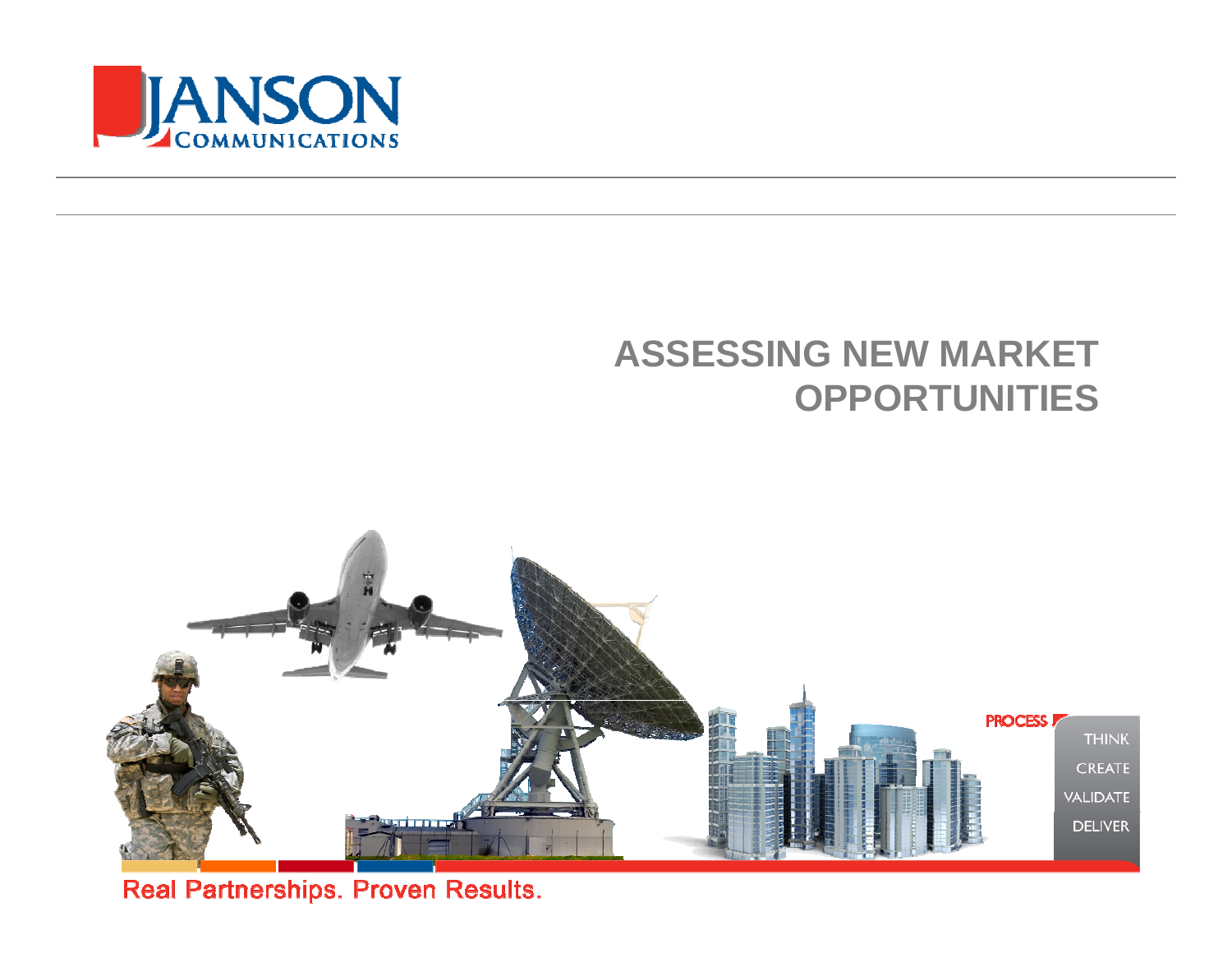

**Contract Contract Contract Contract Contract Contract Contract Contract Contract Contract Contract Contract Contract Contract Contract Contract Contract Contract Contract Contract Contract Contract Contract Contract Contr** 

## GROWTH. Everyone needs WANTS it.

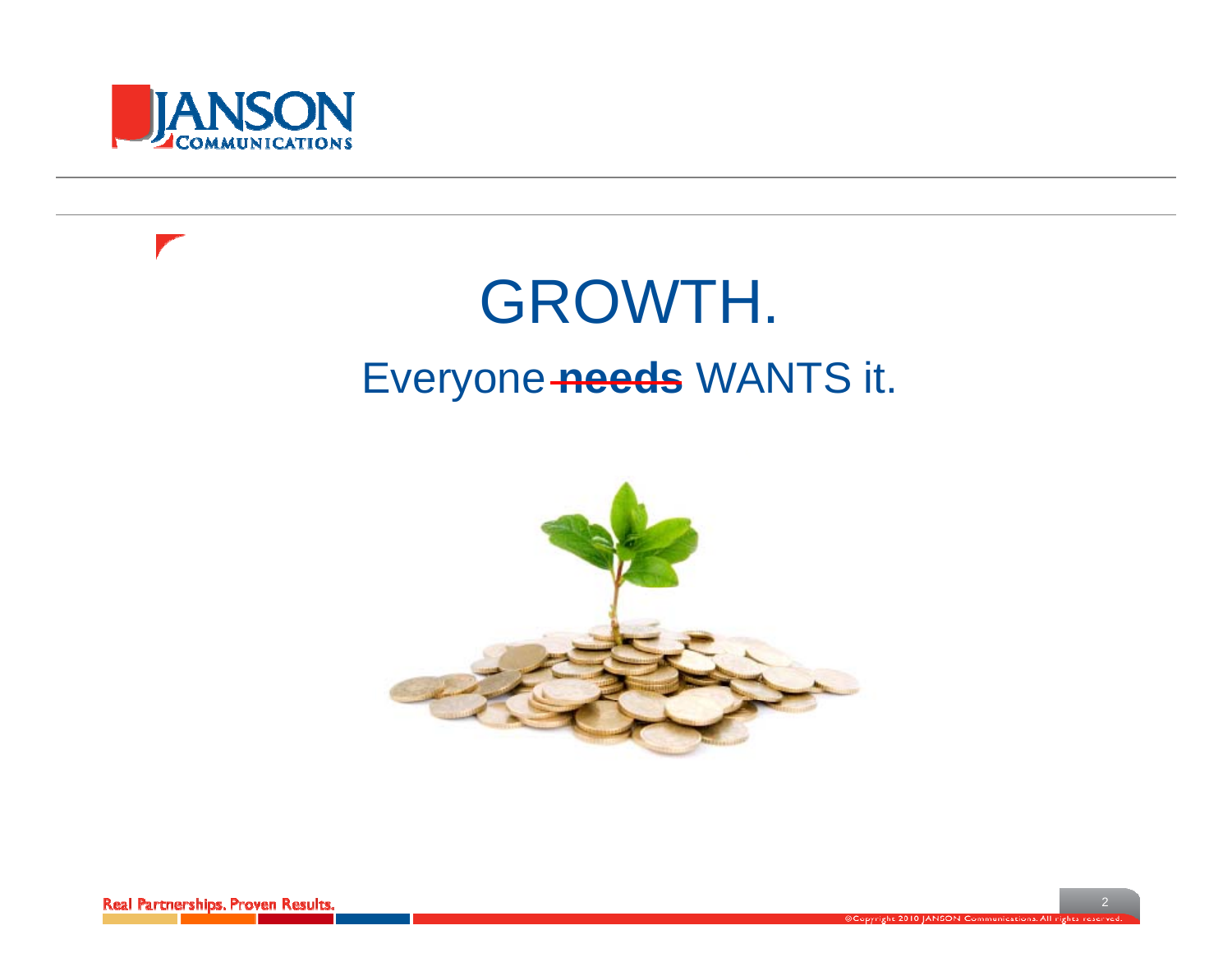

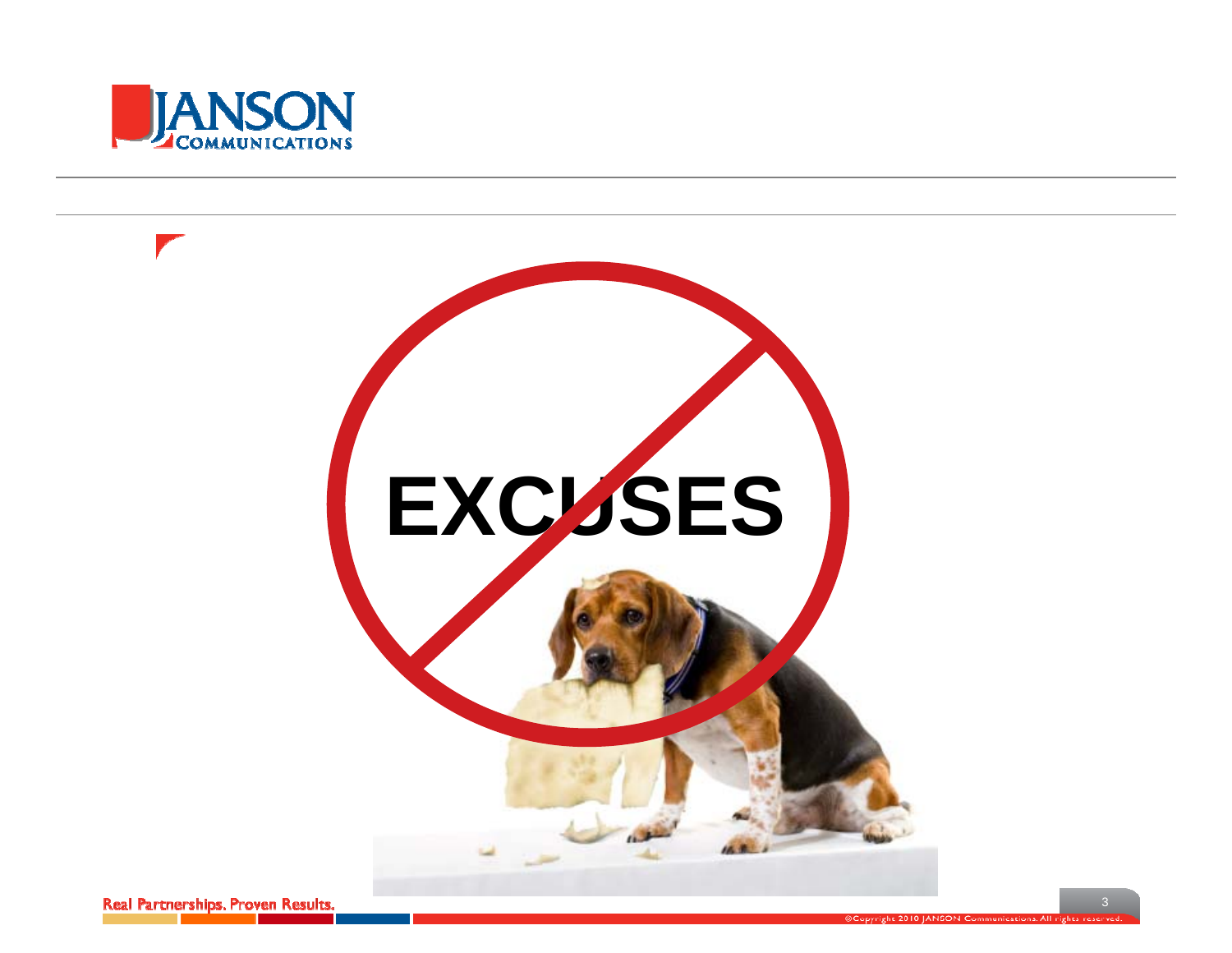

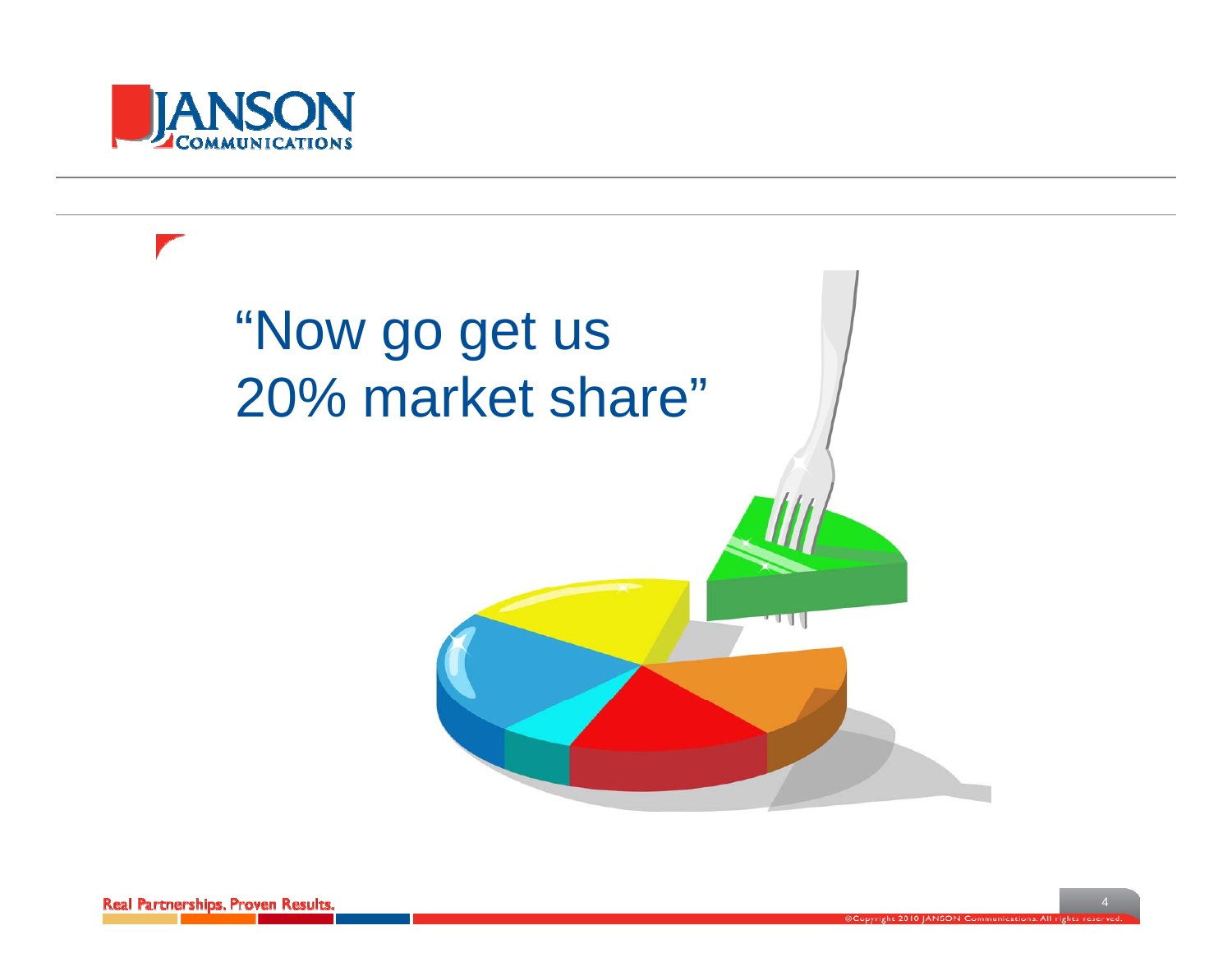

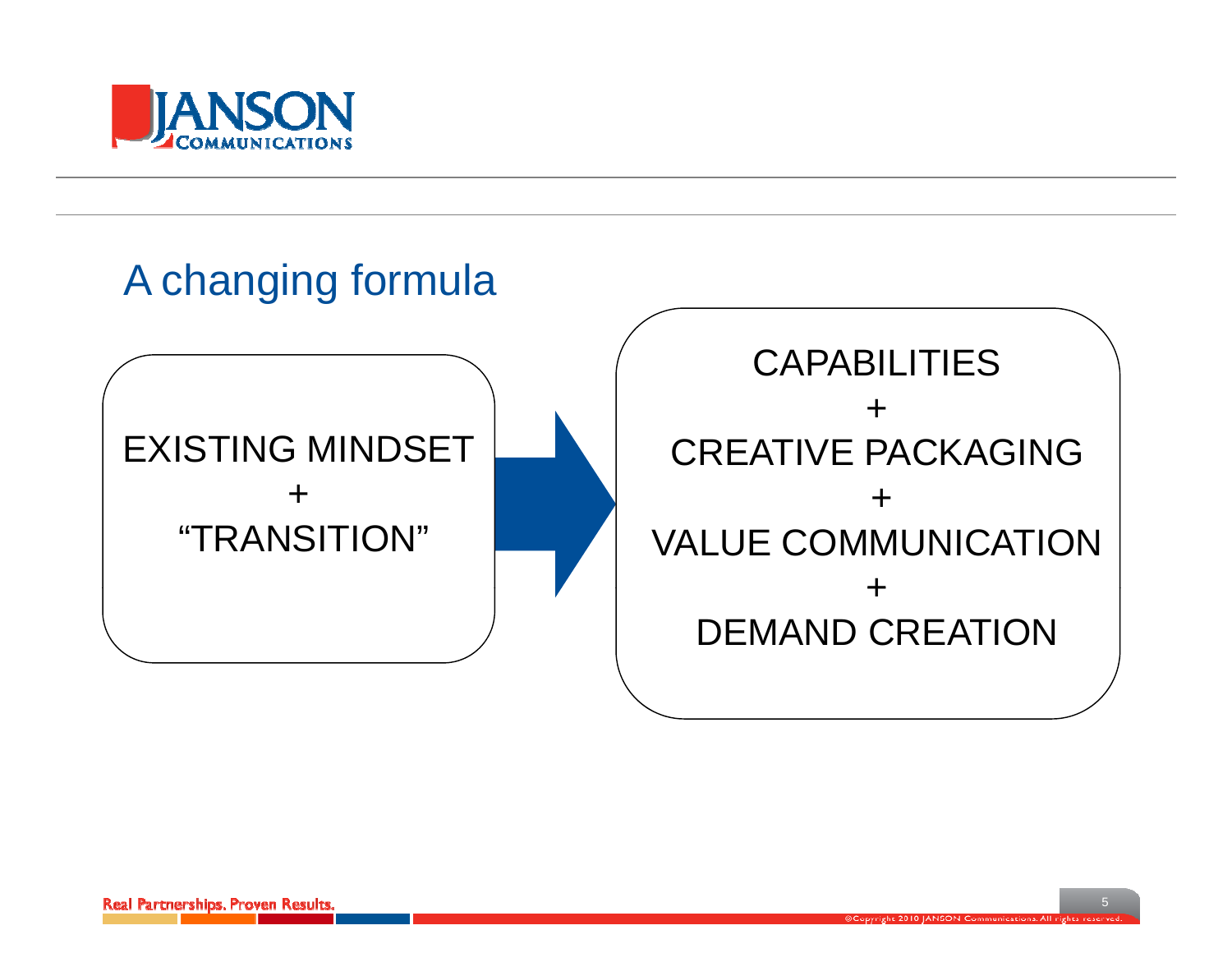



## **WANTED:**

## Agile, creative, innovative and evolving partners.



Real Partnerships, Proven Results.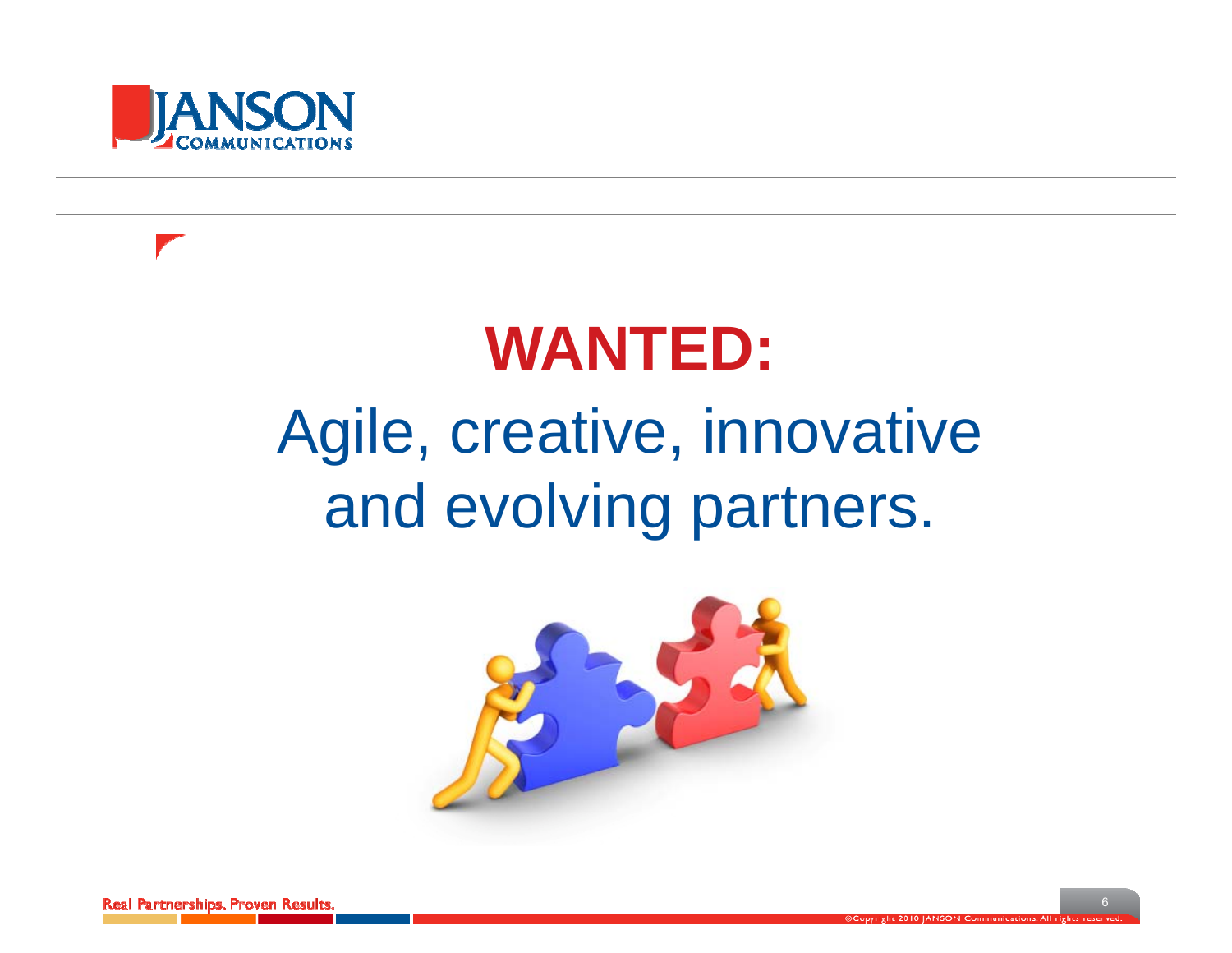

# **BEWARE:** The allure of BIG numbers.



Real Partnerships, Proven Results.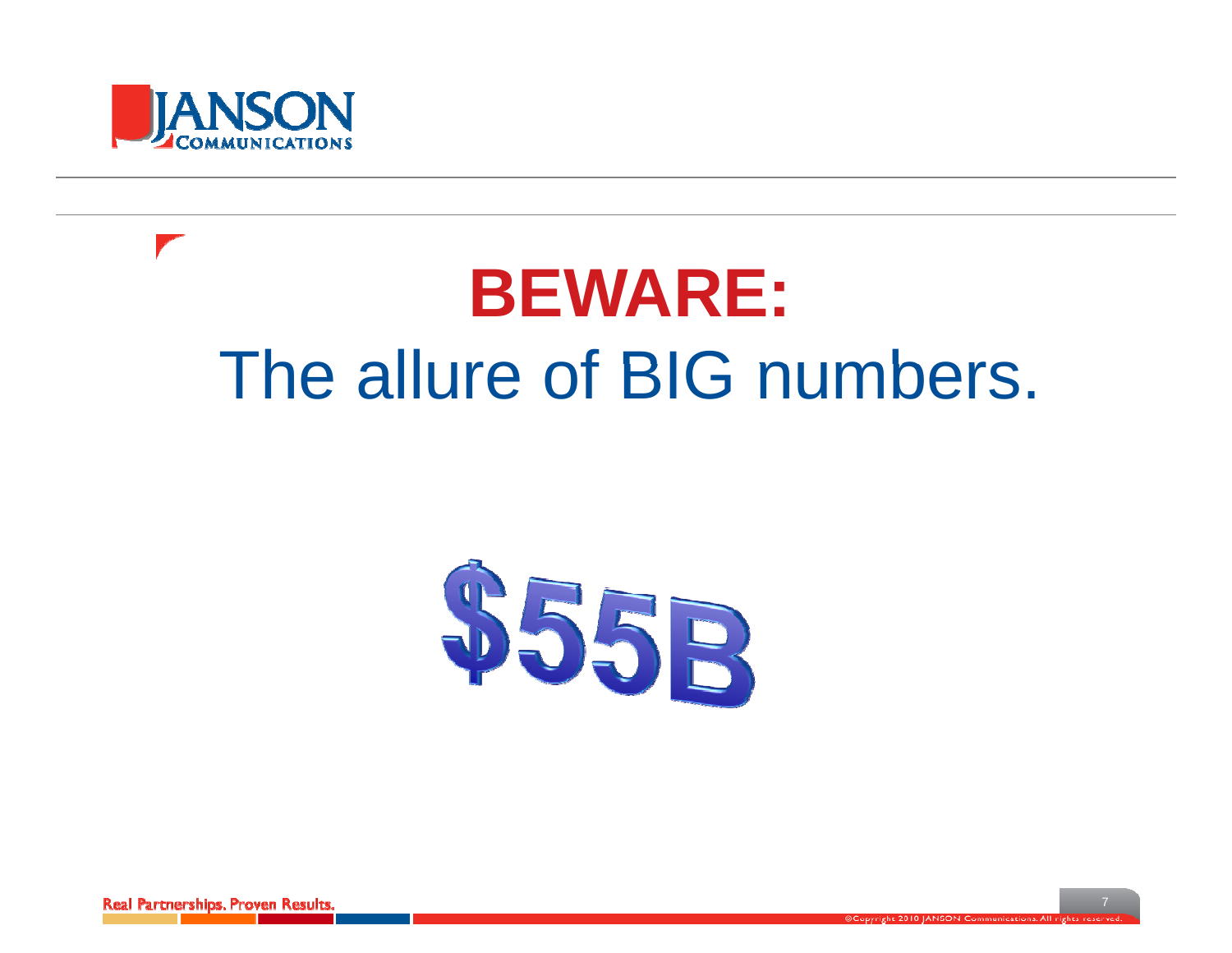

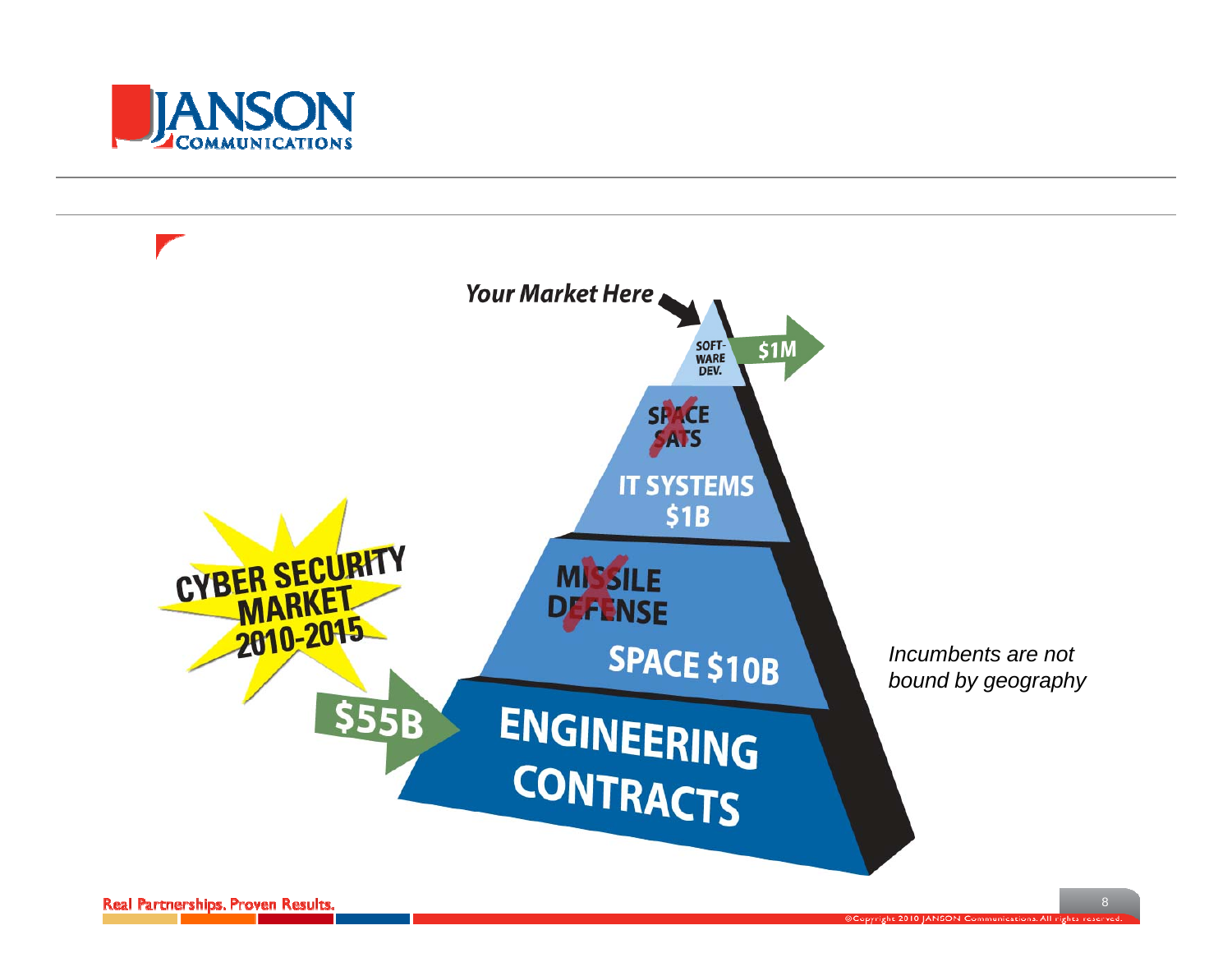

Five considerations to assess opportunities:

- 1. Gather the data
- 2. Know your story
- 3. Pivot the communications
- 4. Culture matters
- 5. Patience can be your ACE in the hole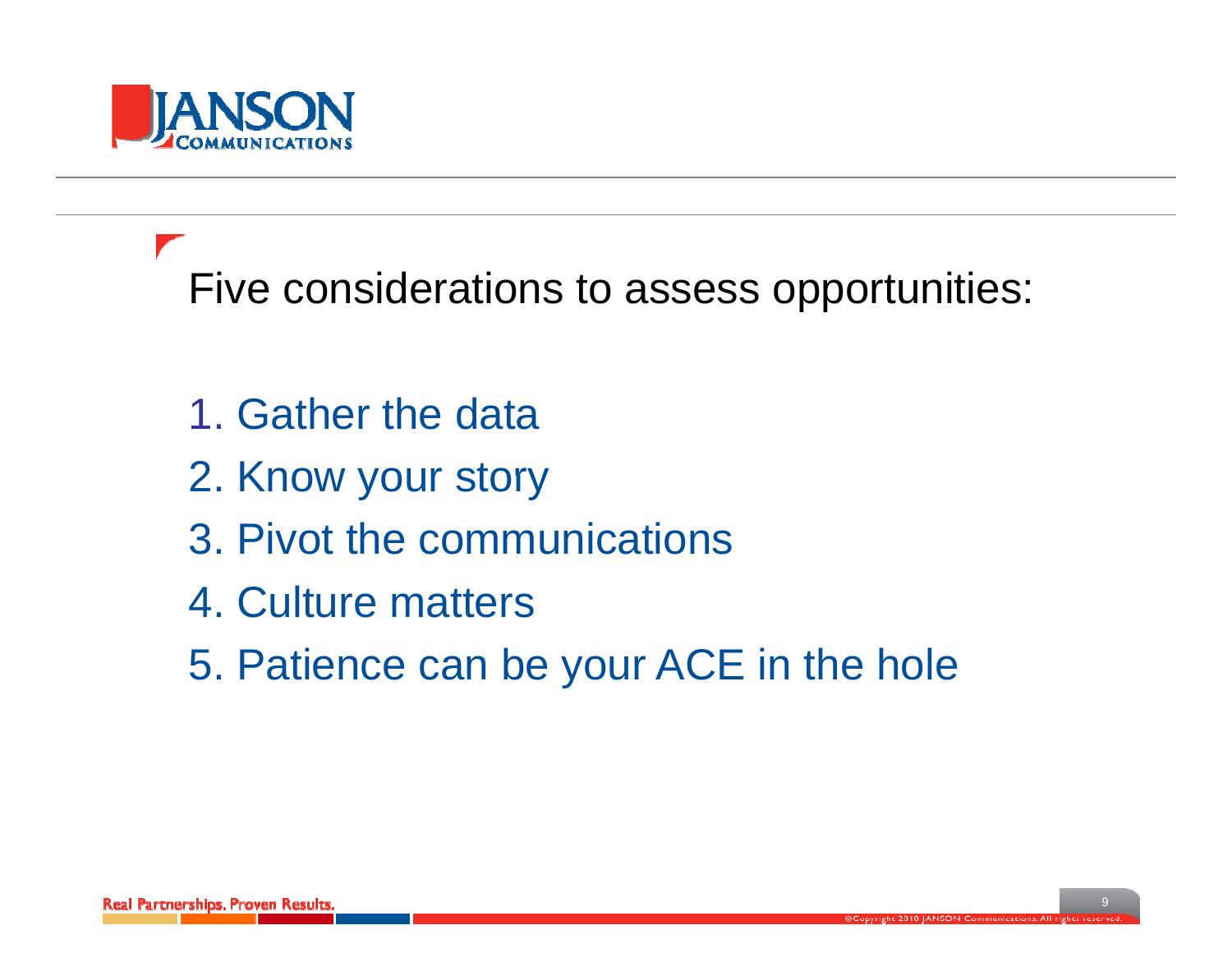

Step 1: Gather data

## Consider: Is this REALLY worth it?

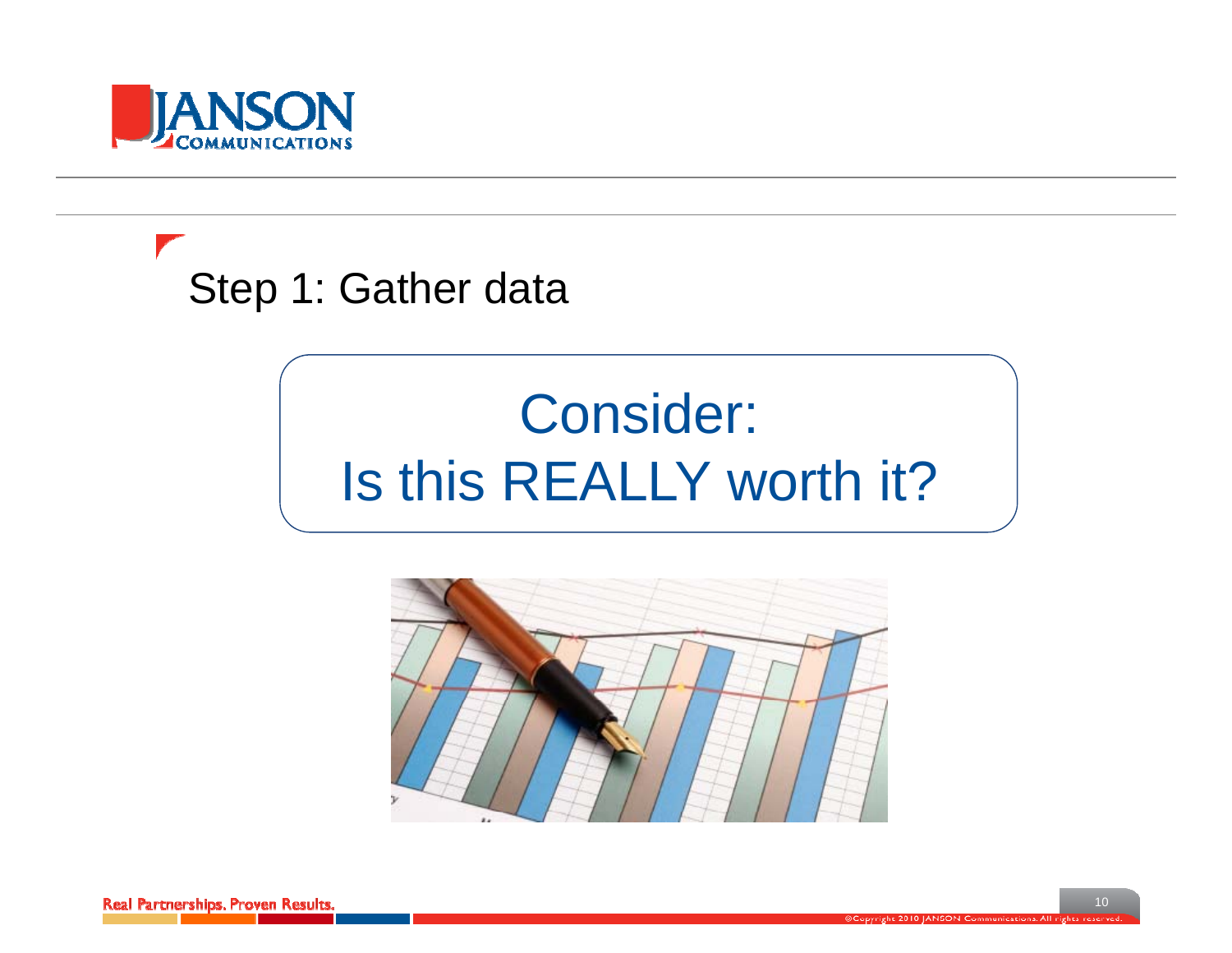

## Don't inhale your own exhaust.

#### (Your challenge: avoid "forcing" fit to gain \$)



Real Partnerships, Proven Results.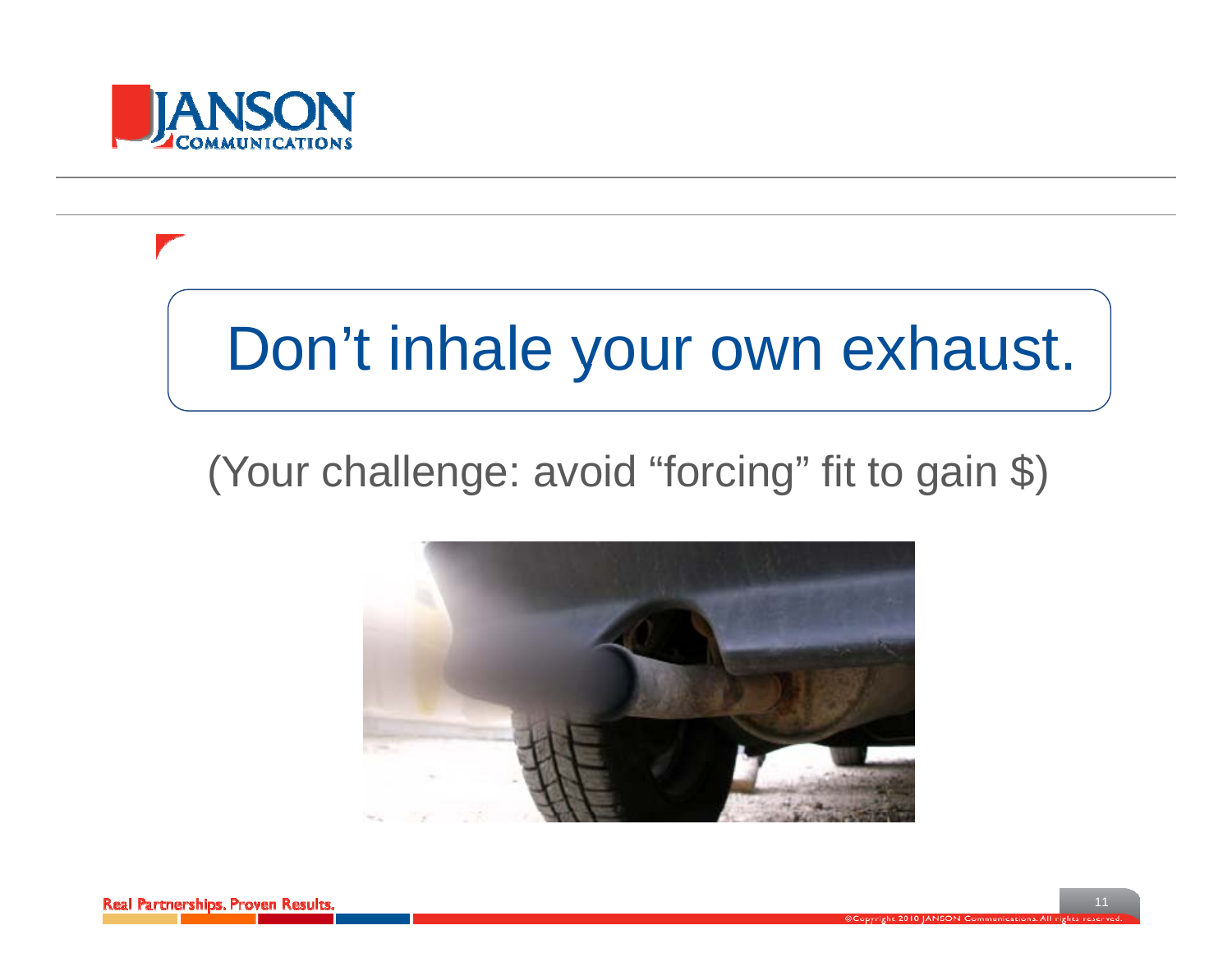

Step 2: Know your story

What you do and how it adds value to the customer



# authenticity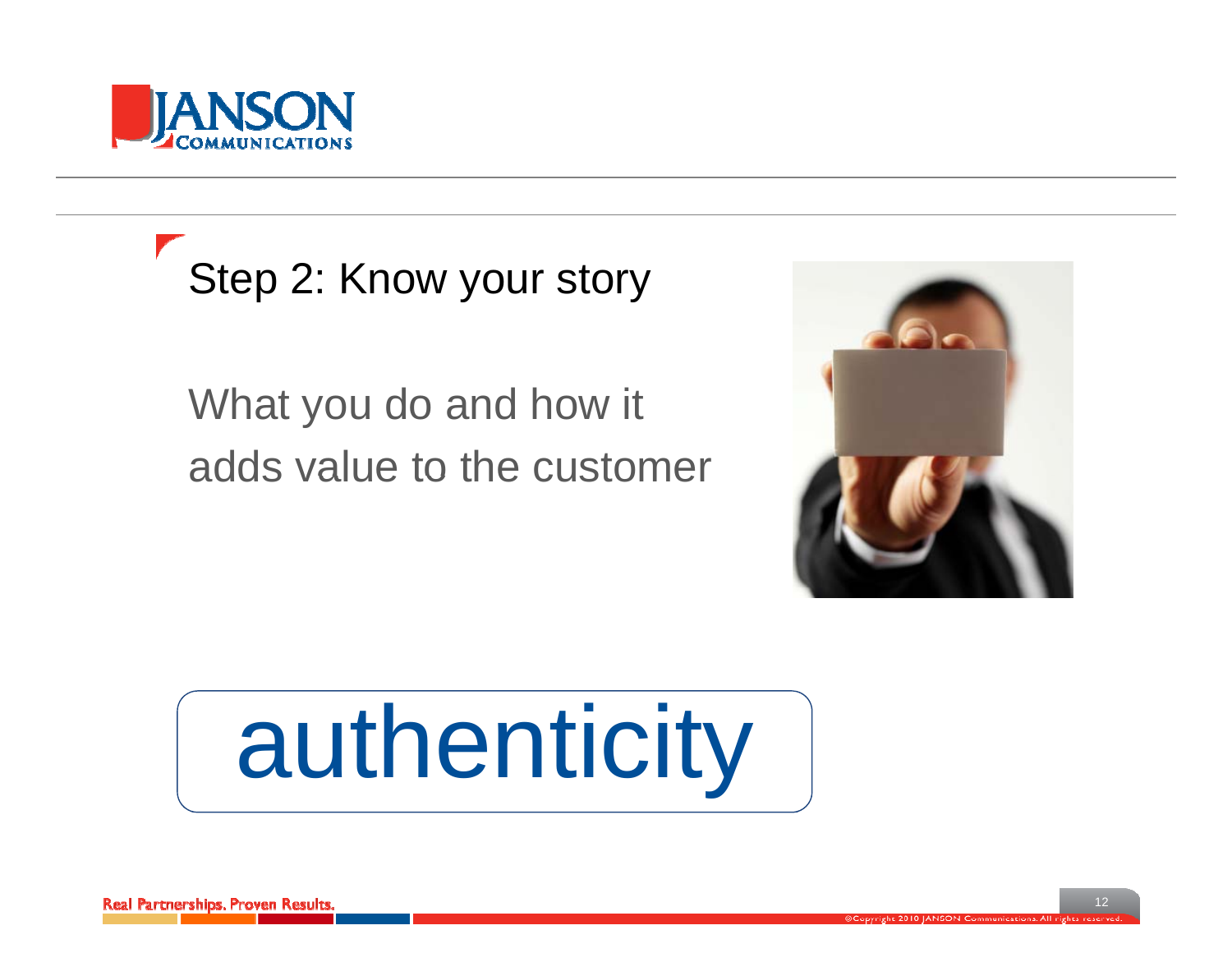

Pitfall: Expanding into areas that are not logical extensions of your story/brand.

Run the risk of losing the heart of your story

If managed strategically you can improve your brand position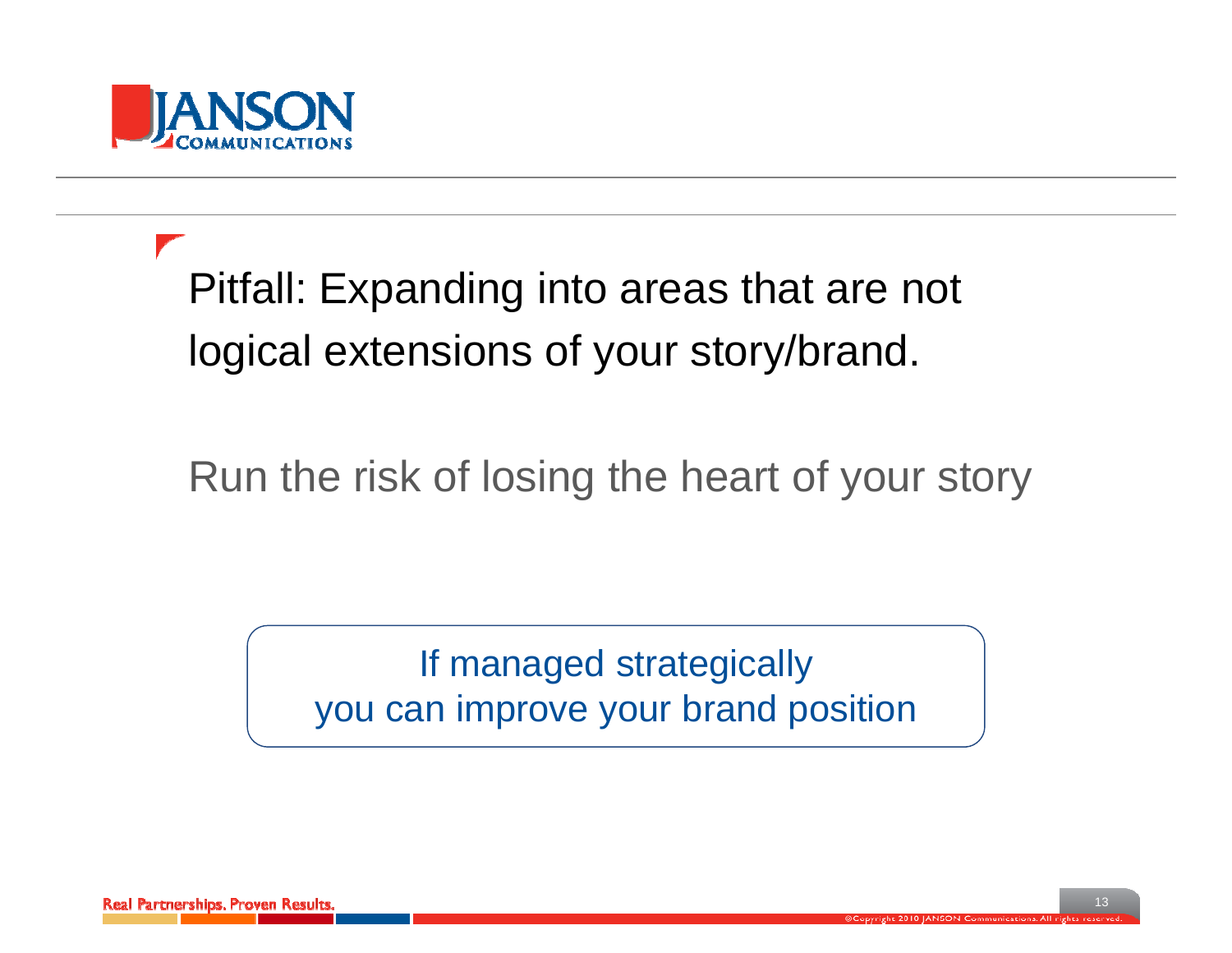

Step 3: Pivot the communications

Align your communications strategy to the accumulated data and brand story



#### Test. Adjust. Test. Adjust. Execute. Measure. Repeat.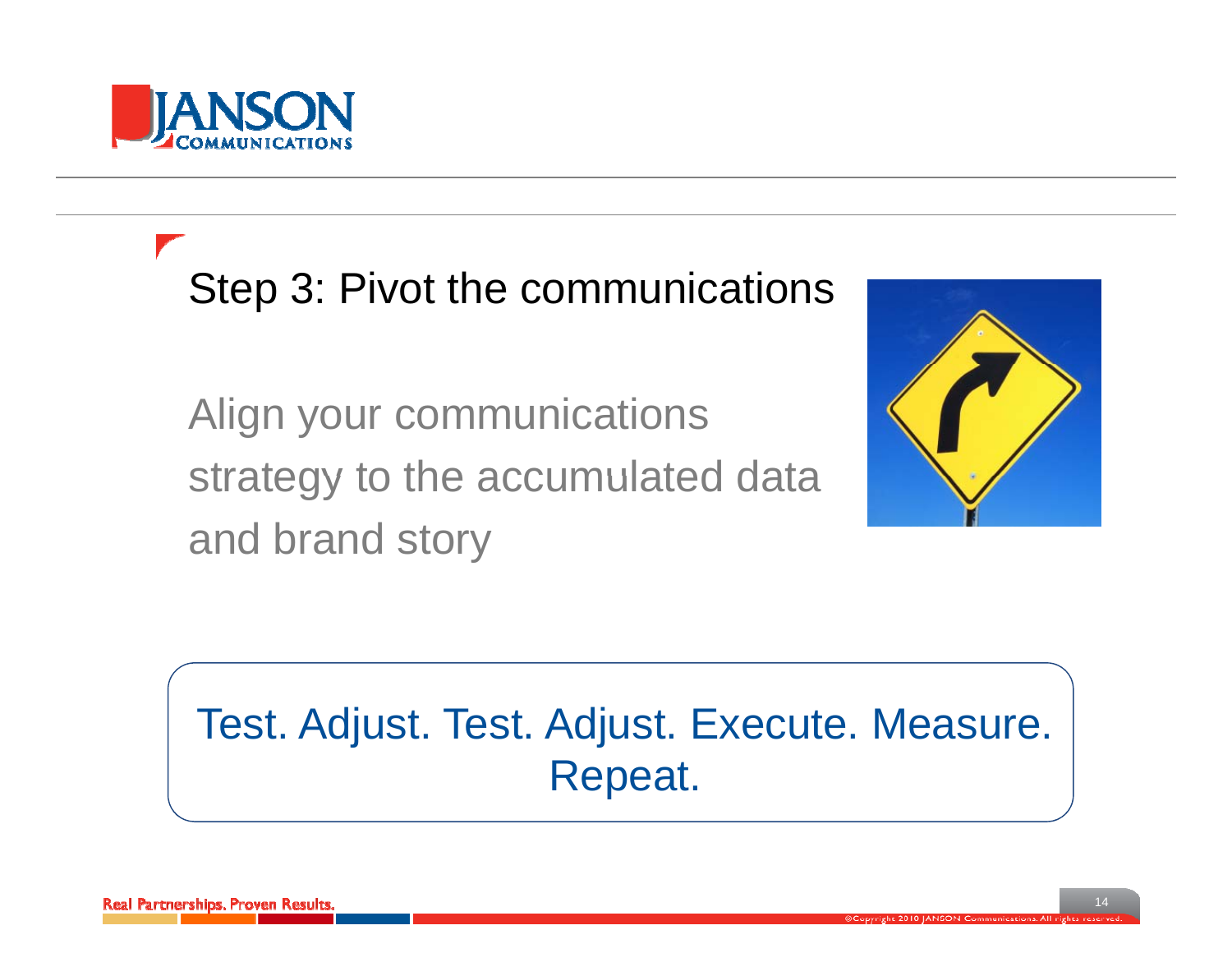

Step 4: Culture matters

## Culture eats strategy for breakfast.

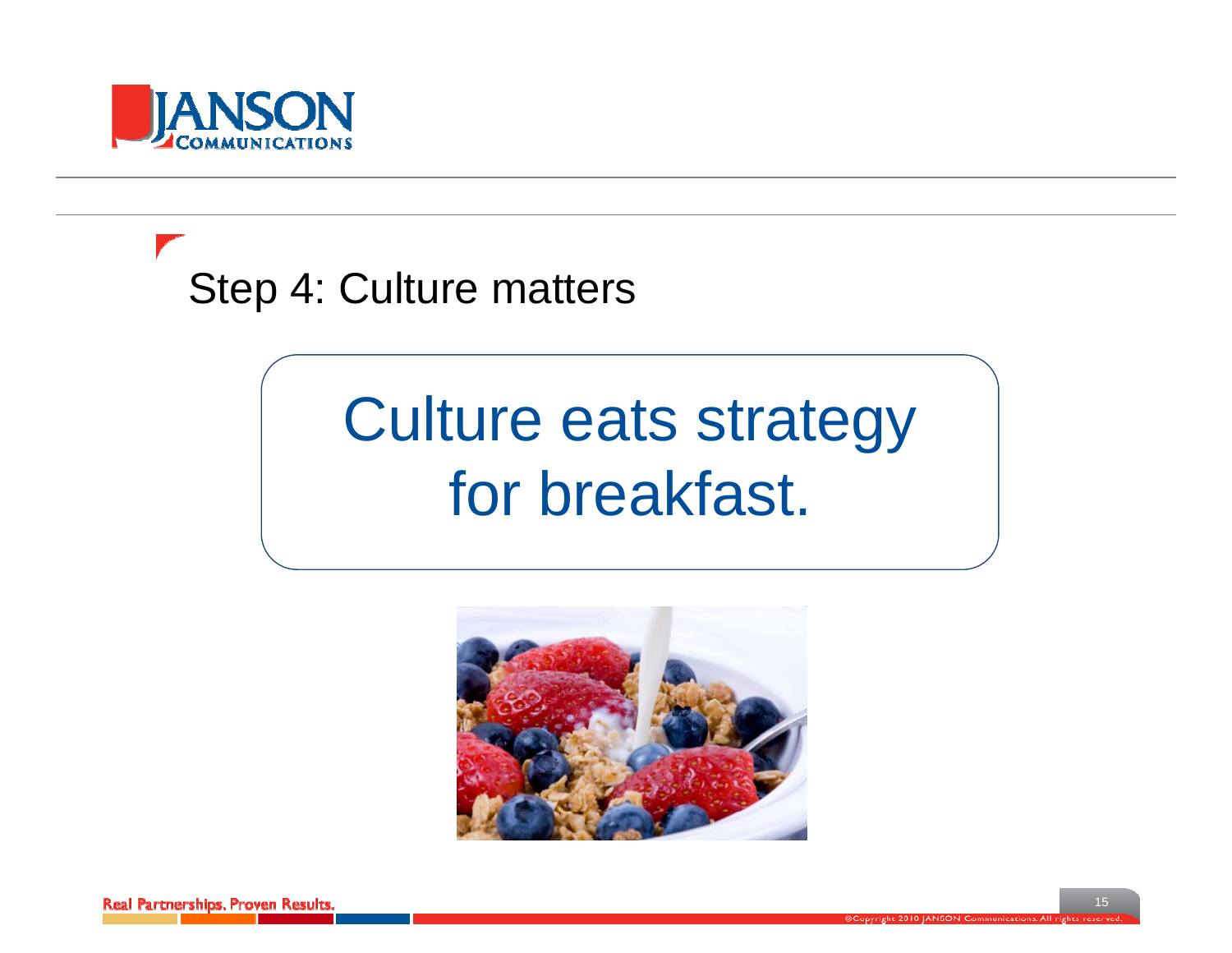

Pitfall: Assuming we're all the same

- -Ask customers: what's important?
- Understand how THEIR story changes  $\mathcal{L}_{\mathcal{A}}$ - Understand how THEIR story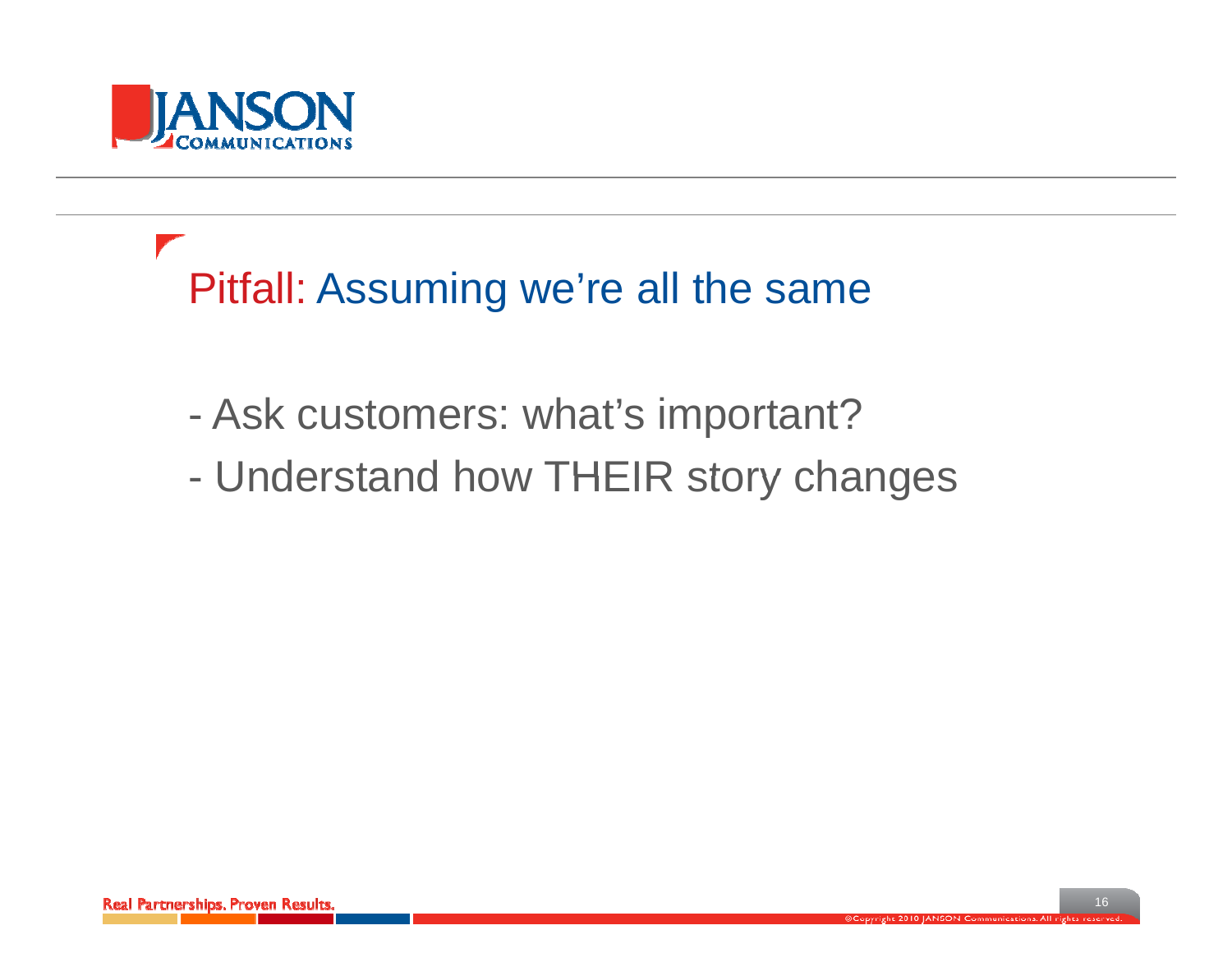

Step 5: Patience can be your ACE in the Hole.

- Be agile & innovative - De aylie & IIIIIUvaliv
- The timeline **is the timeline**

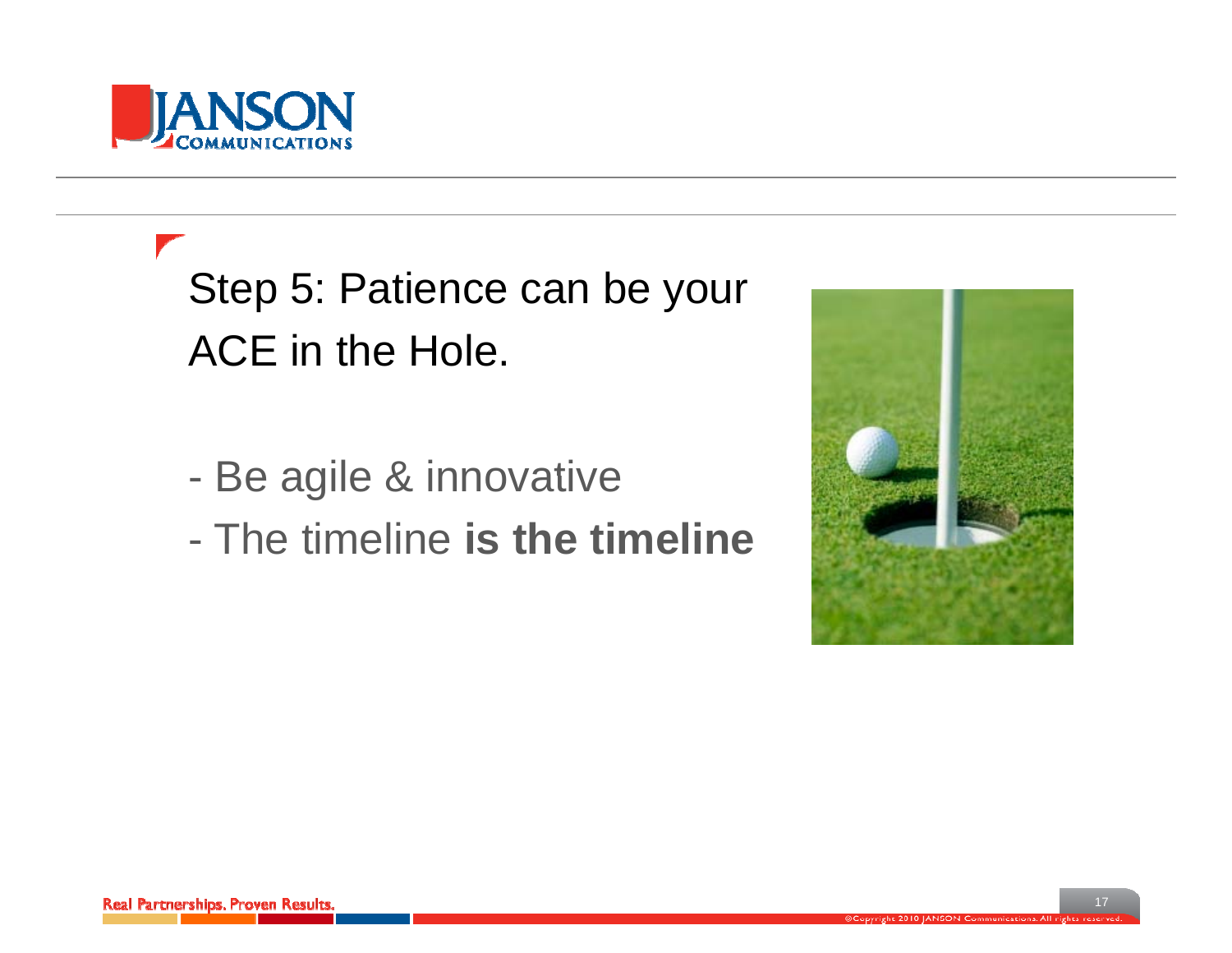

#### There's a reason the windshield is larger than the rear-view mirror...

- Avoid focusing too much on the past
- Stay focused on the opportunities